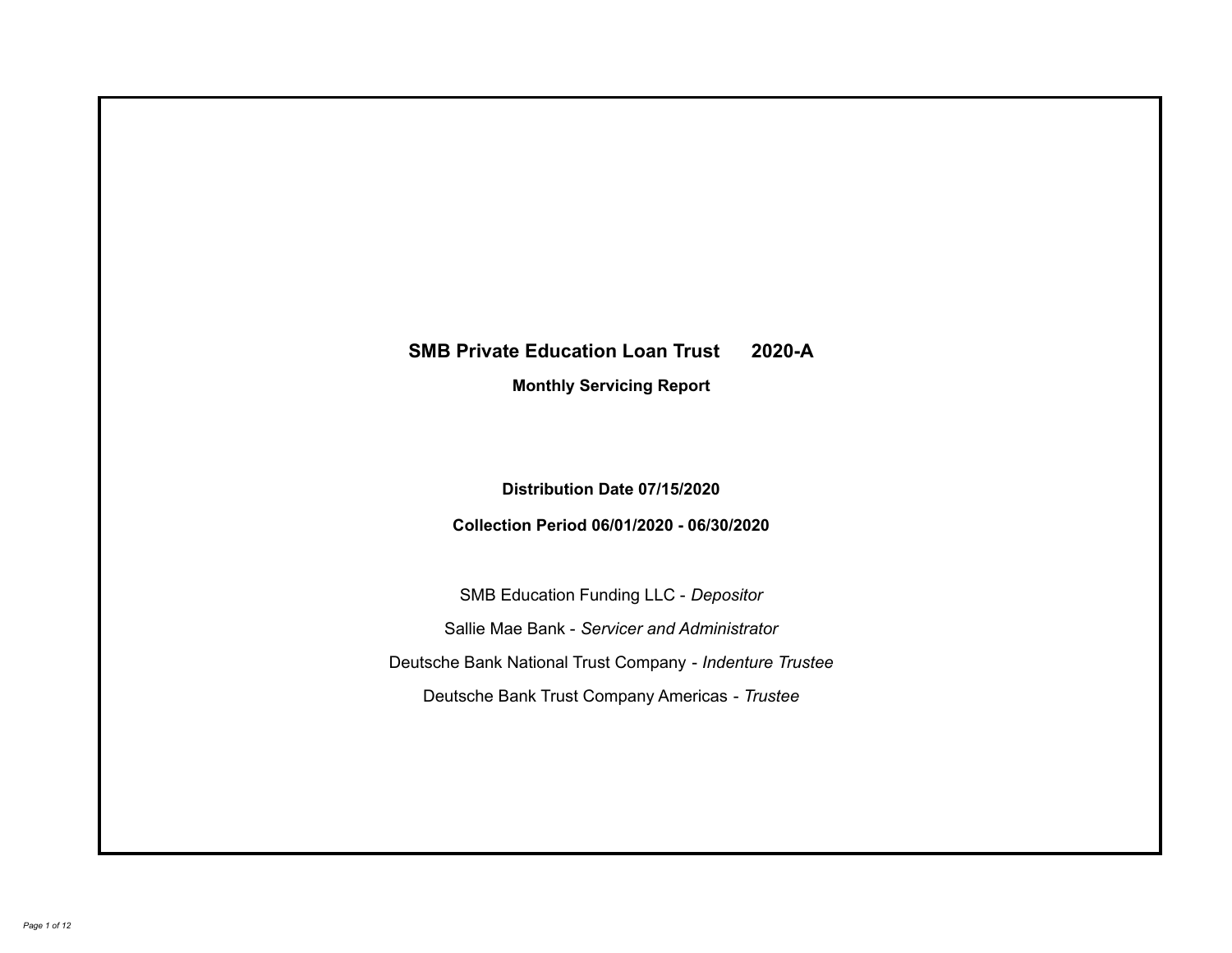| A           | <b>Student Loan Portfolio Characteristics</b>                  |                                              | <b>Settlement Date</b><br>02/12/2020 | 05/31/2020            | 06/30/2020            |
|-------------|----------------------------------------------------------------|----------------------------------------------|--------------------------------------|-----------------------|-----------------------|
|             | <b>Principal Balance</b>                                       |                                              | \$633,058,651.76                     | \$608,389,894.71      | \$603,313,277.27      |
|             | Interest to be Capitalized Balance                             |                                              | 43,030,628.43                        | 43,960,881.78         | 42,884,616.48         |
|             | Pool Balance                                                   |                                              | \$676,089,280.19                     | \$652,350,776.49      | \$646,197,893.75      |
|             | Weighted Average Coupon (WAC)                                  |                                              |                                      |                       |                       |
|             |                                                                | WAC1 (Contractual Interest Rate on the Loan) | 9.50%                                | 9.22%                 | 9.23%                 |
|             | WAC2 (Average of Applicable Interest Rate)                     |                                              | 9.47%                                | 8.62%                 | 8.63%                 |
|             | WAC3 (Average of Actual Interest Rate)                         |                                              | 9.38%                                | 8.55%                 | 8.55%                 |
|             | Weighted Average Remaining Term                                |                                              | 138.37                               | 137.06                | 136.59                |
|             | Number of Loans                                                |                                              | 54,630                               | 52,855                | 52,386                |
|             | Number of Borrowers                                            |                                              | 52,691                               | 50,996                | 50,550                |
|             | Pool Factor<br>Since Issued Total Constant Prepayment Rate (1) |                                              |                                      | 0.964888507<br>11.15% | 0.955787812<br>10.91% |
|             |                                                                |                                              |                                      |                       |                       |
| $\sf B$     | <b>Debt Securities</b>                                         | <b>Cusip/Isin</b>                            | 06/15/2020                           |                       | 07/15/2020            |
|             | A1                                                             | 78449UAA6                                    | \$164,474,256.37                     |                       | \$155,754,559.35      |
|             | A <sub>2</sub> A                                               | 78449UAB4                                    | \$320,000,000.00                     |                       | \$320,000,000.00      |
|             | A2B                                                            | 78449UAC2                                    | \$50,000,000.00                      |                       | \$50,000,000.00       |
|             | В                                                              | 78449UAD0                                    | \$47,000,000.00                      |                       | \$47,000,000.00       |
|             |                                                                |                                              |                                      |                       |                       |
| $\mathsf C$ | <b>Certificates</b>                                            | Cusip/Isin                                   | 06/15/2020                           |                       | 07/15/2020            |
|             | Residual                                                       | 78449UAE8                                    | \$100,000.00                         |                       | \$100,000.00          |
|             |                                                                |                                              |                                      |                       |                       |
| D           | <b>Account Balances</b>                                        |                                              | 06/15/2020                           |                       | 07/15/2020            |
|             | Reserve Account Balance                                        |                                              | \$1,729,328.00                       |                       | \$1,729,328.00        |
|             |                                                                |                                              |                                      |                       |                       |
| Ε           | <b>Asset / Liability</b>                                       |                                              | 06/15/2020                           |                       | 07/15/2020            |
|             | Overcollateralization Percentage                               |                                              | 10.86%                               |                       | 11.37%                |
|             | Specified Overcollateralization Amount                         |                                              | \$163,087,694.12                     |                       | \$161,549,473.44      |
|             | Actual Overcollateralization Amount                            |                                              | \$70,876,520.12                      |                       | \$73,443,334.40       |

(1) For additional information, see 'Since Issued CPR Methodology' found on page 11 of this report.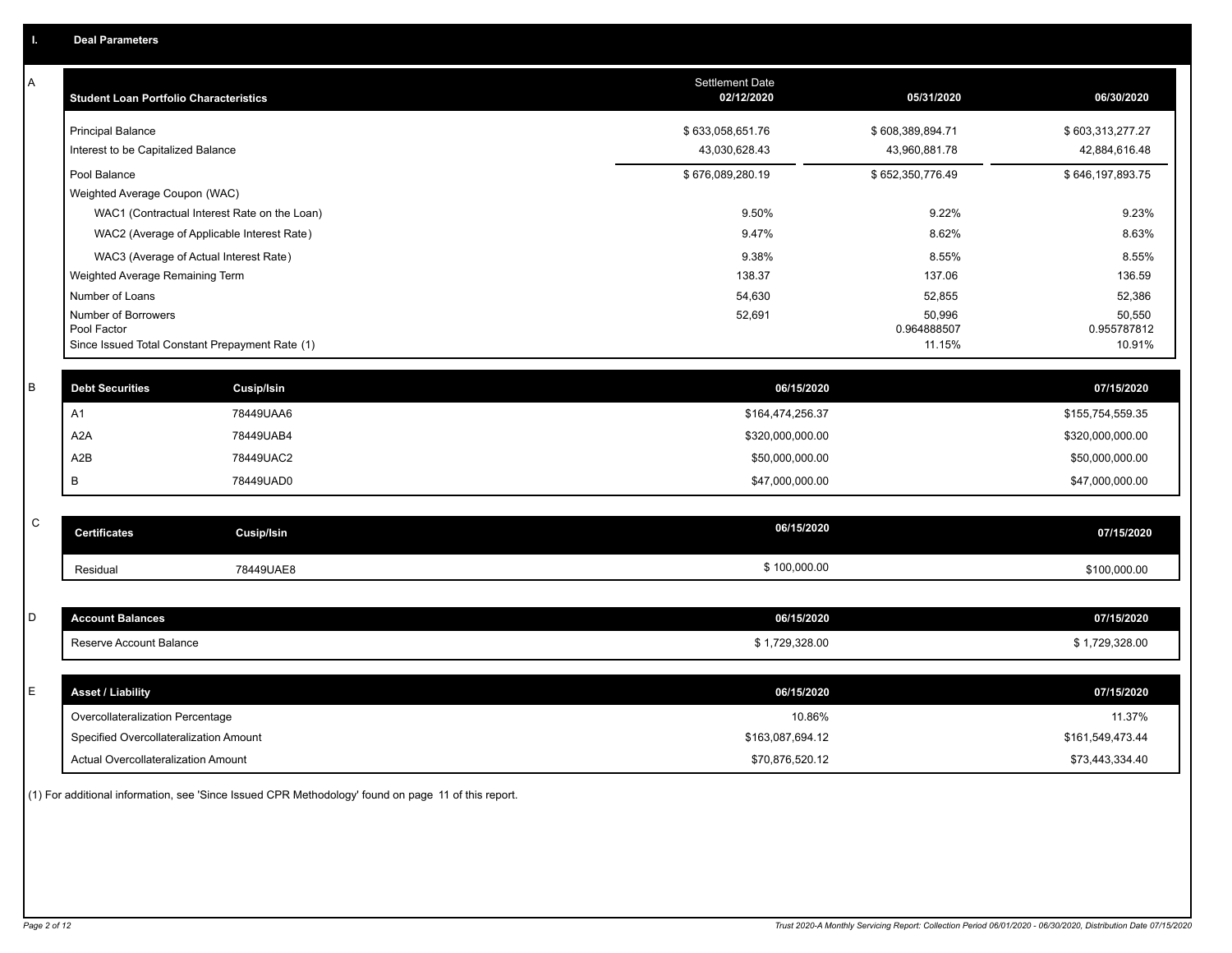## **II. 2020-A Trust Activity 06/01/2020 through 06/30/2020**

| Α | <b>Student Loan Principal Receipts</b>                           |                |
|---|------------------------------------------------------------------|----------------|
|   | <b>Borrower Principal</b>                                        | 7,565,153.07   |
|   | <b>Consolidation Activity Principal</b>                          | 0.00           |
|   | Seller Principal Reimbursement                                   | 159.36         |
|   | Servicer Principal Reimbursement                                 | 0.00           |
|   | Delinquent Principal Purchases by Servicer                       | 0.00           |
|   | <b>Other Principal Deposits</b>                                  | 92,345.75      |
|   | <b>Total Principal Receipts</b>                                  | \$7,657,658.18 |
| B | <b>Student Loan Interest Receipts</b>                            |                |
|   | Borrower Interest                                                | 2,291,525.40   |
|   | <b>Consolidation Activity Interest</b>                           | 0.00           |
|   | Seller Interest Reimbursement                                    | 3.61           |
|   | Servicer Interest Reimbursement                                  | 0.00           |
|   | Delinquent Interest Purchases by Servicer                        | 0.00           |
|   | Other Interest Deposits                                          | 3,501.95       |
|   | <b>Total Interest Receipts</b>                                   | \$2,295,030.96 |
| C | <b>Recoveries on Realized Losses</b>                             | \$1,324.01     |
| D | <b>Investment Income</b>                                         | \$498.80       |
| Е | <b>Funds Borrowed from Next Collection Period</b>                | \$0.00         |
| F | <b>Funds Repaid from Prior Collection Period</b>                 | \$0.00         |
| G | Loan Sale or Purchase Proceeds                                   | \$0.00         |
| H | Initial Deposits to Distribution Account                         | \$0.00         |
|   | <b>Excess Transferred from Other Accounts</b>                    | \$0.00         |
| J | <b>Borrower Benefit Reimbursements</b>                           | \$0.00         |
| Κ | <b>Other Deposits</b>                                            | \$0.00         |
| L | <b>Other Fees Collected</b>                                      | \$0.00         |
| M | <b>AVAILABLE FUNDS</b>                                           | \$9,954,511.95 |
| N | Non-Cash Principal Activity During Collection Period             | \$2,581,040.74 |
| O | Aggregate Purchased Amounts by the Depositor, Servicer or Seller | \$95,847.70    |
| P | Aggregate Loan Substitutions                                     | \$0.00         |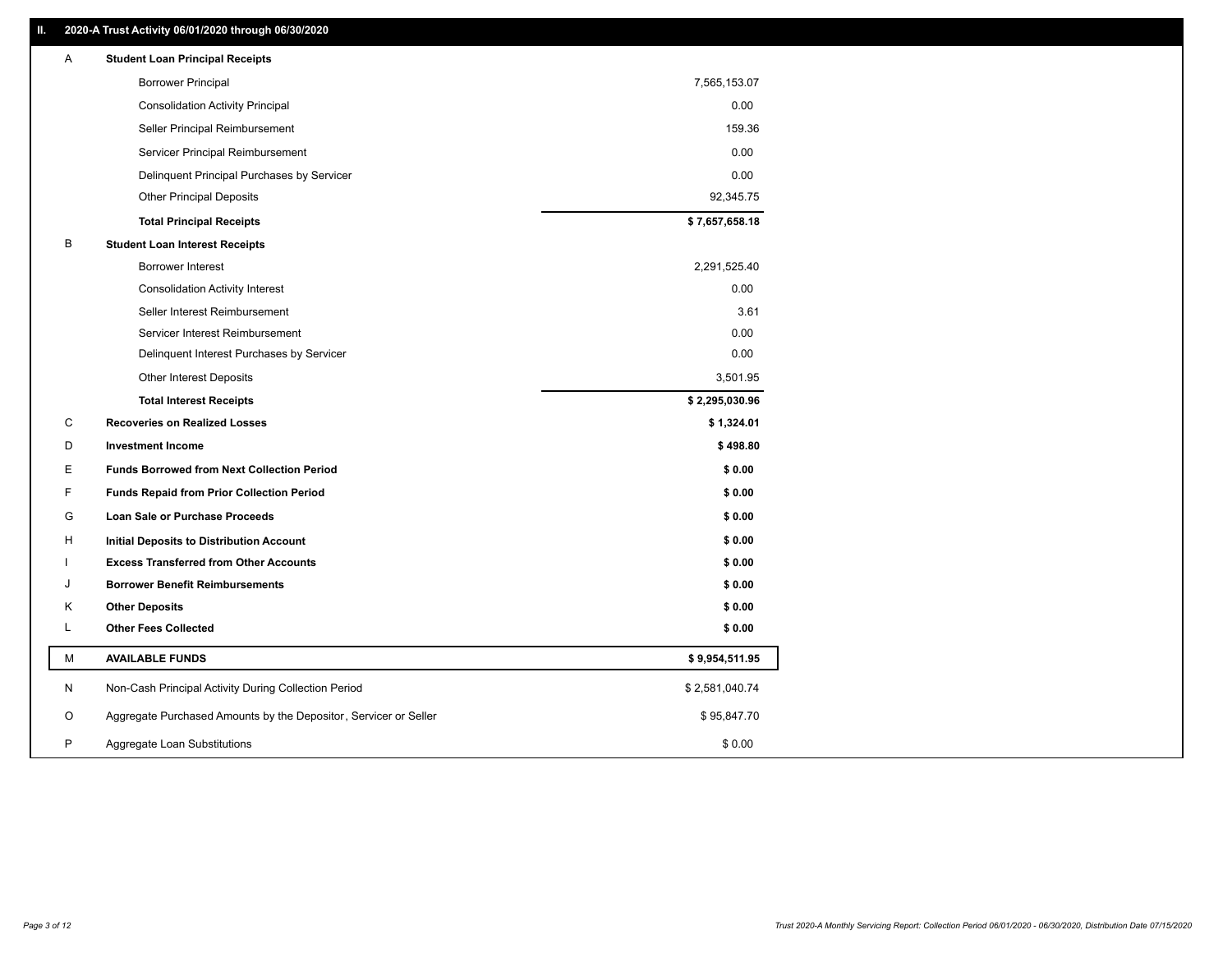|                   |                       |                          |         |                                                           | <b>Loans by Repayment Status</b> |                            |                          |         |                                                           |                |                            |
|-------------------|-----------------------|--------------------------|---------|-----------------------------------------------------------|----------------------------------|----------------------------|--------------------------|---------|-----------------------------------------------------------|----------------|----------------------------|
|                   |                       |                          |         | 06/30/2020                                                |                                  |                            |                          |         | 05/31/2020                                                |                |                            |
|                   |                       | <b>Wtd Avg</b><br>Coupon | # Loans | Principal and<br><b>Interest Accrued</b><br>to Capitalize | % of Principal                   | % of Loans in<br>Repay (1) | <b>Wtd Avg</b><br>Coupon | # Loans | Principal and<br><b>Interest Accrued</b><br>to Capitalize | % of Principal | % of Loans in<br>Repay (1) |
| INTERIM:          | IN SCHOOL             | 9.72%                    | 6,878   | \$93,530,467.73                                           | 14.474%                          | $-$ %                      | 9.65%                    | 8,034   | \$110,594,643.61                                          | 16.953%        | $-$ %                      |
|                   | GRACE                 | 9.37%                    | 3,333   | \$46,956,683.31                                           | 7.267%                           | $-$ %                      | 9.43%                    | 2,948   | \$38,342,467.54                                           | 5.878%         | $-$ %                      |
|                   | <b>DEFERMENT</b>      | 8.75%                    | 1,806   | \$22,493,283.58                                           | 3.481%                           | $-$ %                      | 8.80%                    | 1,837   | \$23,105,322.13                                           | 3.542%         | $-$ %                      |
| <b>REPAYMENT:</b> | <b>CURRENT</b>        | 8.18%                    | 36,598  | \$431,662,370.09                                          | 66.800%                          | 89.331%                    | 8.14%                    | 34,131  | \$401,014,743.80                                          | 61.472%        | 83.491%                    |
|                   | 31-60 DAYS DELINQUENT | 9.13%                    | 399     | \$5,366,397.71                                            | 0.830%                           | 1.111%                     | 9.02%                    | 387     | \$5,451,471.56                                            | 0.836%         | 1.135%                     |
|                   | 61-90 DAYS DELINQUENT | 9.27%                    | 208     | \$3,119,290.70                                            | 0.483%                           | 0.646%                     | 9.25%                    | 213     | \$3,051,031.60                                            | 0.468%         | 0.635%                     |
|                   | > 90 DAYS DELINQUENT  | 9.35%                    | 111     | \$1,567,088.98                                            | 0.243%                           | 0.324%                     | 8.93%                    | 67      | \$784,735.29                                              | 0.120%         | 0.163%                     |
|                   | FORBEARANCE           | 8.57%                    | 3,053   | \$41,502,311.65                                           | 6.423%                           | 8.589%                     | 8.49%                    | 5,238   | \$70,006,360.96                                           | 10.731%        | 14.575%                    |
| <b>TOTAL</b>      |                       |                          | 52,386  | \$646,197,893.75                                          | 100.00%                          | 100.00%                    |                          | 52,855  | \$652,350,776.49                                          | 100.00%        | 100.00%                    |

Percentages may not total 100% due to rounding \*

1 Loans classified in "Repayment" include any loan for which interim interest only, \$25 fixed payments or full principal and interest payments are due.

|                         |                                                                                                                              |                          |         |                                                           | <b>Loans by Borrower Status</b> |                                |                          |         |                                                                  |                |                                |
|-------------------------|------------------------------------------------------------------------------------------------------------------------------|--------------------------|---------|-----------------------------------------------------------|---------------------------------|--------------------------------|--------------------------|---------|------------------------------------------------------------------|----------------|--------------------------------|
|                         |                                                                                                                              |                          |         | 06/30/2020                                                |                                 |                                |                          |         | 05/31/2020                                                       |                |                                |
|                         |                                                                                                                              | <b>Wtd Avg</b><br>Coupon | # Loans | Principal and<br><b>Interest Accrued</b><br>to Capitalize | % of Principal                  | % of Loans in<br>P&I Repay (2) | <b>Wtd Avg</b><br>Coupon | # Loans | <b>Principal and</b><br><b>Interest Accrued</b><br>to Capitalize | % of Principal | % of Loans in<br>P&I Repay (2) |
| INTERIM:                | IN SCHOOL                                                                                                                    | 9.17%                    | 14,489  | \$202,565,102.97                                          | 31.347%                         | $-$ %                          | 9.10%                    | 16,608  | \$234,256,350.74                                                 | 35.910%        | $-$ %                          |
|                         | GRACE                                                                                                                        | 8.80%                    | 6,753   | \$96,004,930.28                                           | 14.857%                         | $-$ %                          | 8.83%                    | 5,859   | \$77,392,584.08                                                  | 11.864%        | $-$ %                          |
|                         | <b>DEFERMENT</b>                                                                                                             | 8.48%                    | 3,301   | \$40,543,421.66                                           | 6.274%                          | $-$ %                          | 8.49%                    | 3,347   | \$41,484,593.54                                                  | 6.359%         | $-$ %                          |
| P&I REPAYMENT:          | <b>CURRENT</b>                                                                                                               | 7.95%                    | 24,123  | \$256,290,461.89                                          | 39.661%                         | 83.459%                        | 7.86%                    | 21,192  | \$220,736,982.45                                                 | 33.837%        | 73.771%                        |
|                         | 31-60 DAYS DELINQUENT                                                                                                        | 9.17%                    | 362     | \$4,781,505.49                                            | 0.740%                          | 1.557%                         | 9.01%                    | 348     | \$4,845,151.23                                                   | 0.743%         | 1.619%                         |
|                         | 61-90 DAYS DELINQUENT                                                                                                        | 9.25%                    | 198     | \$2,994,362.07                                            | 0.463%                          | 0.975%                         | 9.25%                    | 200     | \$2,882,773.49                                                   | 0.442%         | 0.963%                         |
|                         | > 90 DAYS DELINQUENT                                                                                                         | 9.35%                    | 107     | \$1,515,797.74                                            | 0.235%                          | 0.494%                         | 9.04%                    | 63      | \$745,980.00                                                     | 0.114%         | 0.249%                         |
|                         | FORBEARANCE                                                                                                                  | 8.57%                    | 3,053   | \$41,502,311.65                                           | 6.423%                          | 13.515%                        | 8.49%                    | 5,238   | \$70,006,360.96                                                  | 10.731%        | 23.396%                        |
| <b>TOTAL</b><br>$\star$ | Percentages may not total 100% due to rounding                                                                               |                          | 52,386  | \$646,197,893.75                                          | 100.00%                         | 100.00%                        |                          | 52,855  | \$652,350,776.49                                                 | 100.00%        | 100.00%                        |
|                         | 2 Loans classified in "P&I Repayment" includes only those loans for which scheduled principal and interest payments are due. |                          |         |                                                           |                                 |                                |                          |         |                                                                  |                |                                |

WAC reflects WAC3 To conform with company standard reporting these sections now include Princial and Interest Accrued to Capitalize .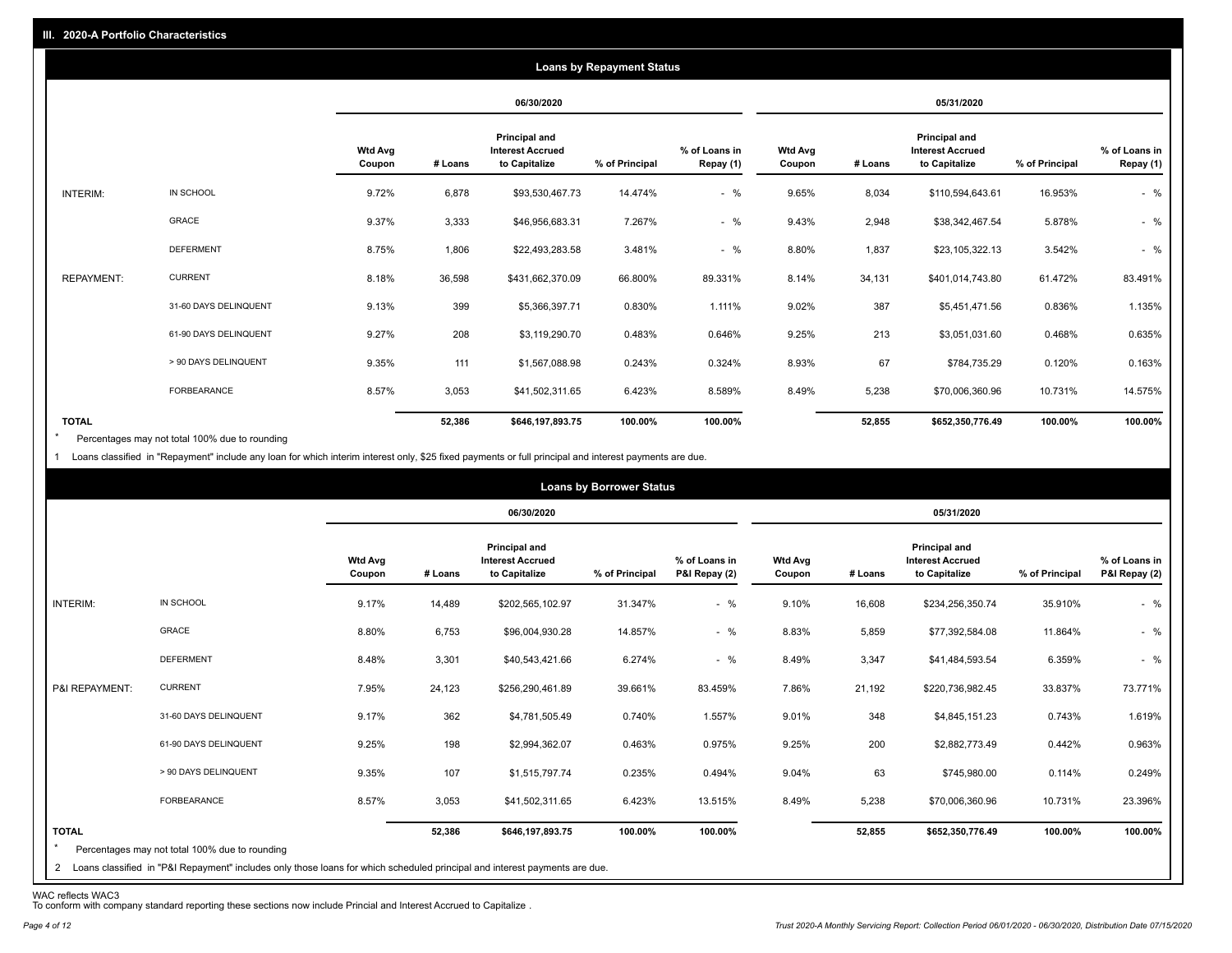|                                                                                                  | 6/30/2020        | 5/31/2020        |
|--------------------------------------------------------------------------------------------------|------------------|------------------|
| Pool Balance                                                                                     | \$646,197,893.75 | \$652,350,776.49 |
| Total # Loans                                                                                    | 52,386           | 52,855           |
| Total # Borrowers                                                                                | 50,550           | 50,996           |
| Weighted Average Coupon                                                                          | 8.63%            | 8.62%            |
| Weighted Average Remaining Term                                                                  | 136.59           | 137.06           |
| Percent of Pool - Cosigned                                                                       | 92.5%            | 92.5%            |
| Percent of Pool - Non Cosigned                                                                   | 7.5%             | 7.5%             |
| Borrower Interest Accrued for Period                                                             | \$4,197,641.94   | \$4,443,383.53   |
| Outstanding Borrower Interest Accrued                                                            | \$48,353,231.71  | \$49,111,262.39  |
| Gross Principal Realized Loss - Periodic *                                                       | \$64,527.59      | \$259,739.61     |
| Gross Principal Realized Loss - Cumulative *                                                     | \$863,297.17     | \$798,769.58     |
| Recoveries on Realized Losses - Periodic                                                         | \$1,324.01       | \$4,044.53       |
| Recoveries on Realized Losses - Cumulative                                                       | \$9,830.05       | \$8,506.04       |
| Net Losses - Periodic                                                                            | \$63,203.58      | \$255,695.08     |
| Net Losses - Cumulative                                                                          | \$853,467.12     | \$790,263.54     |
| Non-Cash Principal Activity - Capitalized Interest                                               | \$2,646,708.27   | \$859,811.61     |
| Since Issued Total Constant Prepayment Rate (CPR) (1)                                            | 10.91%           | 11.15%           |
| <b>Loan Substitutions</b>                                                                        | \$0.00           | \$0.00           |
| <b>Cumulative Loan Substitutions</b>                                                             | \$0.00           | \$0.00           |
| <b>Unpaid Servicing Fees</b>                                                                     | \$0.00           | \$0.00           |
| <b>Unpaid Administration Fees</b>                                                                | \$0.00           | \$0.00           |
| <b>Unpaid Carryover Servicing Fees</b>                                                           | \$0.00           | \$0.00           |
| Note Interest Shortfall                                                                          | \$0.00           | \$0.00           |
| Loans in Modification                                                                            | \$14,985,277.45  | \$14,853,906.67  |
| % of Loans in Modification as a % of Loans in Repayment (P&I)                                    | 5.64%            | 6.48%            |
|                                                                                                  |                  |                  |
| % Annualized Gross Principal Realized Loss - Periodic as a %<br>of Loans in Repayment (P&I) * 12 | 0.29%            | 1.36%            |
| % Gross Principal Realized Loss - Cumulative as a % of                                           |                  |                  |
| Original Pool Balance                                                                            | 0.13%            | 0.12%            |
|                                                                                                  |                  |                  |

\* In accordance with the Servicer's current policies and procedures, after September 1, 2017 loans subject to bankruptcy claims generally will not be reported as a charged- off unless and until they are delinquent for 120

(1) For additional information, see 'Since Issued CPR Methodology' found on page 11 of this report.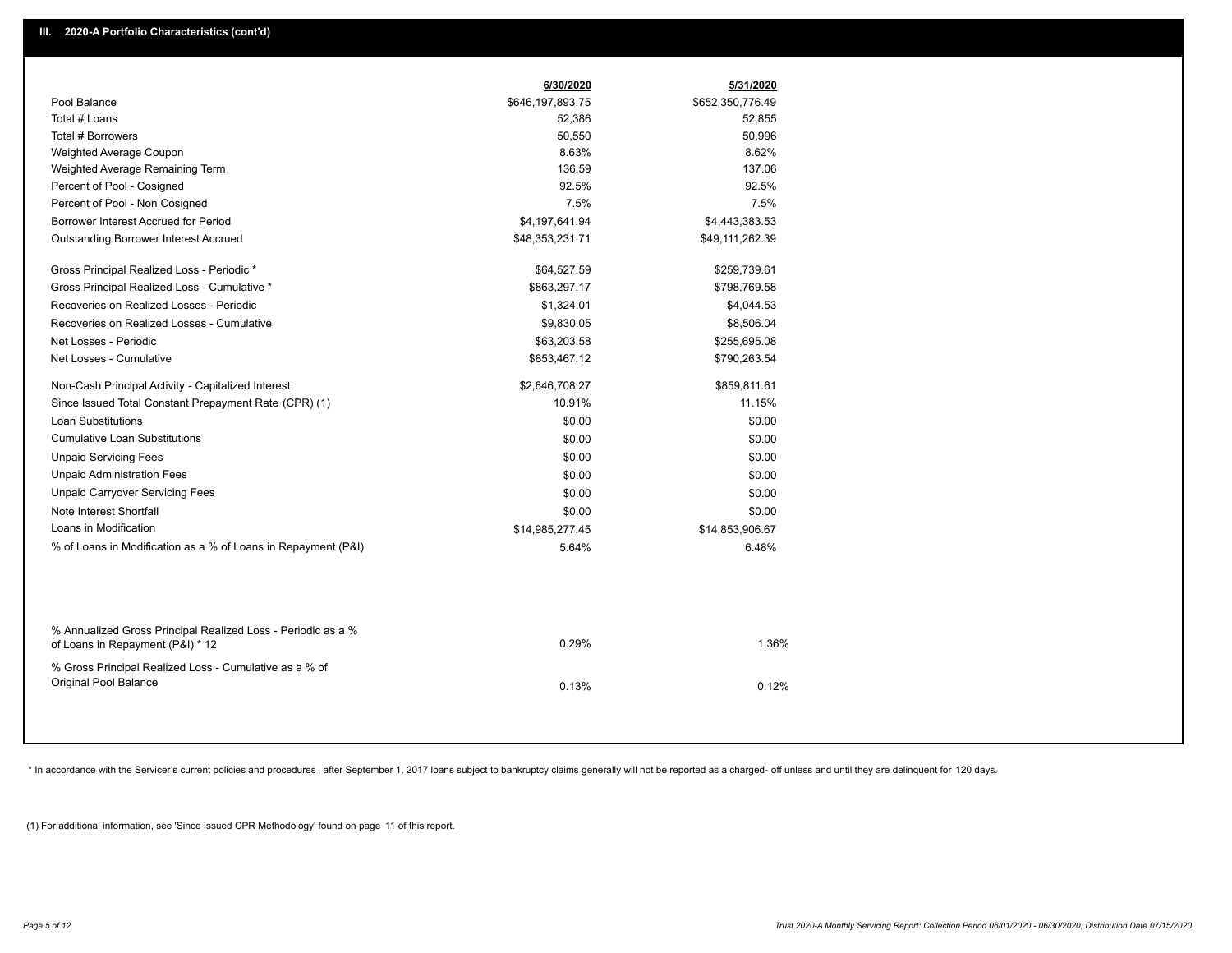#### **Loan Program**  A

|                                    | Weighted<br><b>Average Coupon</b> | # LOANS | <b>\$ AMOUNT</b> | $%$ *    |
|------------------------------------|-----------------------------------|---------|------------------|----------|
| - Smart Option Interest-Only Loans | 7.44%                             | 13.427  | \$132,528,447.43 | 20.509%  |
| - Smart Option Fixed Pay Loans     | 8.61%                             | 13,311  | \$201,248,109.26 | 31.143%  |
| - Smart Option Deferred Loans      | 8.97%                             | 25.648  | \$312,421,337.06 | 48.348%  |
| - Other Loan Programs              | $0.00\%$                          | 0       | \$0.00           | 0.000%   |
| <b>Total</b>                       | 8.55%                             | 52,386  | \$646,197,893.75 | 100.000% |

\* Percentages may not total 100% due to rounding

B

C

**Index Type**

|                       | Weighted<br><b>Average Coupon</b> | # LOANS | <b>\$ AMOUNT</b> | $%$ *     |
|-----------------------|-----------------------------------|---------|------------------|-----------|
| - Fixed Rate Loans    | 9.58%                             | 21,686  | \$277,733,814.47 | 42.980%   |
| - LIBOR Indexed Loans | 7.77%                             | 30.700  | \$368,464,079.28 | 57.020%   |
| - Other Index Rates   | $0.00\%$                          |         | \$0.00           | $0.000\%$ |
| Total                 | 8.55%                             | 52,386  | \$646,197,893.75 | 100.000%  |

\* Percentages may not total 100% due to rounding

## **Weighted Average Recent FICO**

|                      | # LOANS | <b>S AMOUNT</b>  | $%$ *    |
|----------------------|---------|------------------|----------|
| $0 - 639$            | 3,022   | \$34,454,099.20  | 5.332%   |
| 640 - 669            | 3,158   | \$37,725,019.75  | 5.838%   |
| 670 - 699            | 6,219   | \$76,471,032.33  | 11.834%  |
| 700 - 739            | 11,911  | \$149,722,473.20 | 23.170%  |
| $740 +$              | 28,075  | \$347,819,738.63 | 53.826%  |
| $N/A$ <sub>(1)</sub> |         | \$5,530.64       | 0.001%   |
| <b>Total</b>         | 52,386  | \$646,197,893.75 | 100.000% |

WAC reflects WAC3

To conform with company standard reporting these sections now include Princial and Interest Accrued to Capitalize .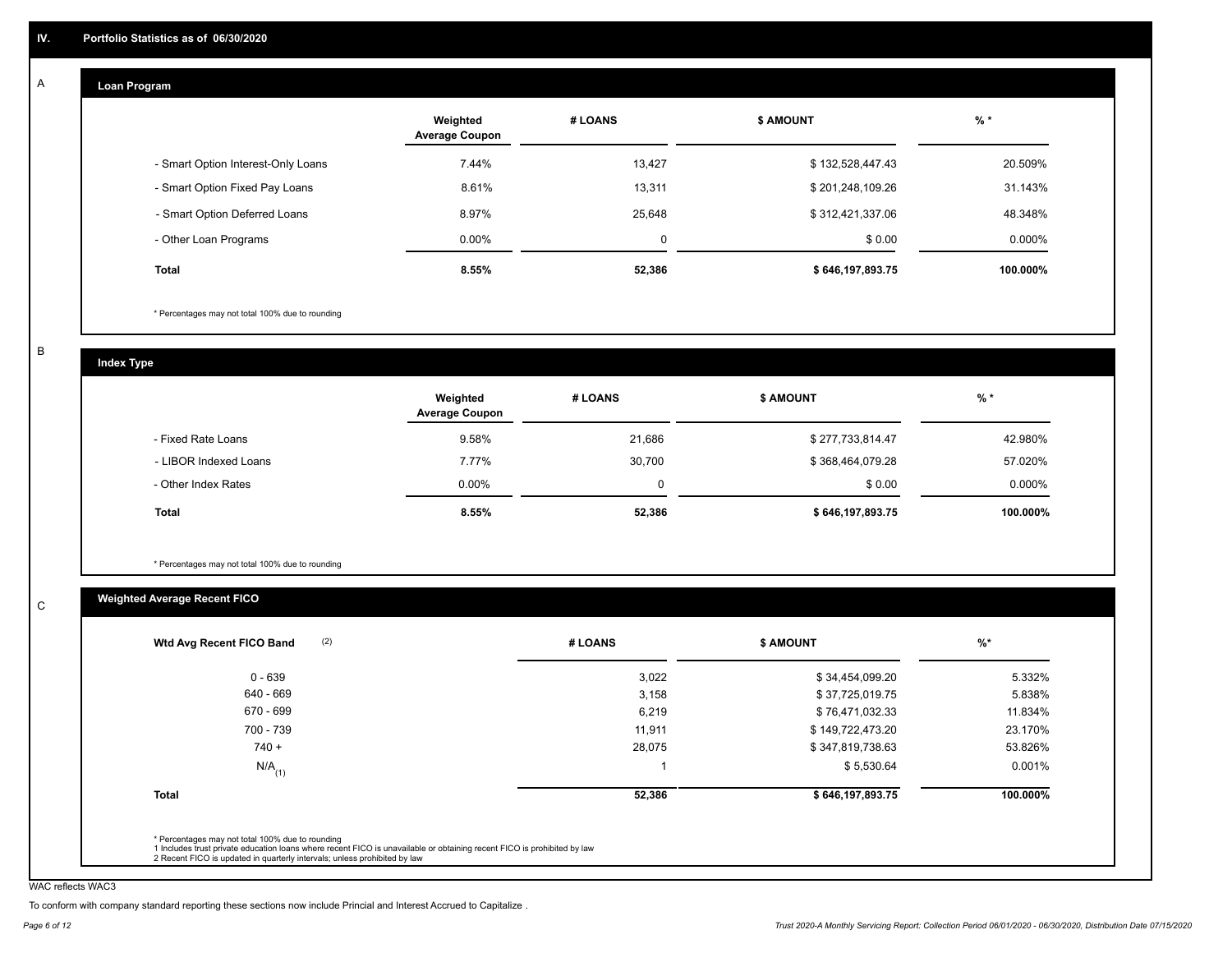| V. |       | 2020-A Reserve Account and Principal Distribution Calculations                       |                  |  |
|----|-------|--------------------------------------------------------------------------------------|------------------|--|
| Α. |       | <b>Reserve Account</b>                                                               |                  |  |
|    |       | Specified Reserve Account Balance                                                    | \$1,729,328.00   |  |
|    |       | Actual Reserve Account Balance                                                       | \$1,729,328.00   |  |
| В. |       | <b>Principal Distribution Amount</b>                                                 |                  |  |
|    | i.    | Class A Notes Outstanding                                                            | \$534,474,256.37 |  |
|    | ii.   | Pool Balance                                                                         | \$646,197,893.75 |  |
|    | iii.  | First Priority Principal Distribution Amount (i - ii)                                | \$0.00           |  |
|    | iv.   | Class A and B Notes Outstanding                                                      | \$581,474,256.37 |  |
|    | v.    | First Priority Principal Distribution Amount                                         | \$0.00           |  |
|    | vi.   | Pool Balance                                                                         | \$646,197,893.75 |  |
|    | vii.  | Specified Overcollateralization Amount                                               | \$161,549,473.44 |  |
|    | viii. | Regular Principal Distribution Amount (if (iv > 0, (iv - v) - (vi - vii))            | \$96,825,836.06  |  |
|    | ix.   | Pool Balance                                                                         | \$646,197,893.75 |  |
|    | х.    | 10% of Initial Pool Balance                                                          | \$67,608,928.02  |  |
|    | xi.   | First Priority Principal Distribution Amount                                         | \$0.00           |  |
|    | xii.  | Regular Principal Distribution Amount                                                | \$96,825,836.06  |  |
|    | xiii. | Available Funds (after payment of waterfall items A through I)                       | \$0.00           |  |
|    |       | xiv. Additional Principal Distribution Amount (if(vi <= x,min(xiii, vi - xi - xii))) | \$0.00           |  |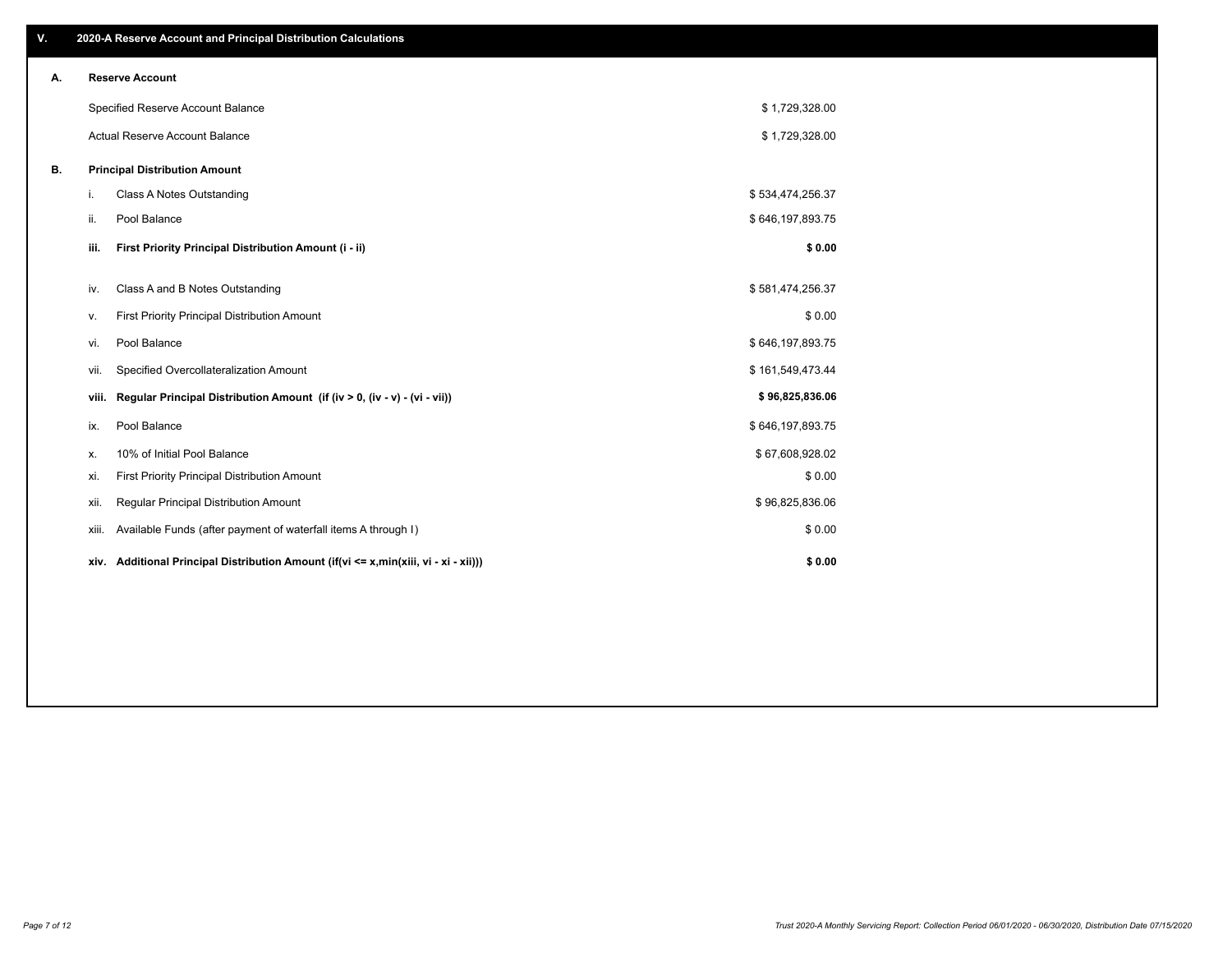|              |                                                                                   | Paid                 | <b>Funds Balance</b>             |
|--------------|-----------------------------------------------------------------------------------|----------------------|----------------------------------|
|              | <b>Total Available Funds</b>                                                      |                      | \$9,954,511.95                   |
| A            | <b>Trustee Fees</b>                                                               | \$0.00               | \$9,954,511.95                   |
| В            | <b>Servicing Fees</b>                                                             | \$405,593.26         | \$9,548,918.69                   |
| C            | i. Administration Fees<br>ii. Unreimbursed Administrator Advances plus any Unpaid | \$8,333.00<br>\$0.00 | \$9,540,585.69<br>\$9,540,585.69 |
| D            | Class A Noteholders Interest Distribution Amount                                  | \$703,388.67         | \$8,837,197.02                   |
| E.           | <b>First Priority Principal Payment</b>                                           | \$0.00               | \$8,837,197.02                   |
| F.           | Class B Noteholders Interest Distribution Amount                                  | \$117,500.00         | \$8,719,697.02                   |
| G            | <b>Reinstatement Reserve Account</b>                                              | \$0.00               | \$8,719,697.02                   |
| H            | <b>Regular Principal Distribution</b>                                             | \$8,719,697.02       | \$0.00                           |
| $\mathbf{I}$ | <b>Carryover Servicing Fees</b>                                                   | \$0.00               | \$0.00                           |
| J            | Additional Principal Distribution Amount                                          | \$0.00               | \$0.00                           |
| Κ            | Unpaid Expenses of Trustee                                                        | \$0.00               | \$0.00                           |
| L            | Unpaid Expenses of Administrator                                                  | \$0.00               | \$0.00                           |
| М            | Remaining Funds to the Residual Certificateholders                                | \$0.00               | \$0.00                           |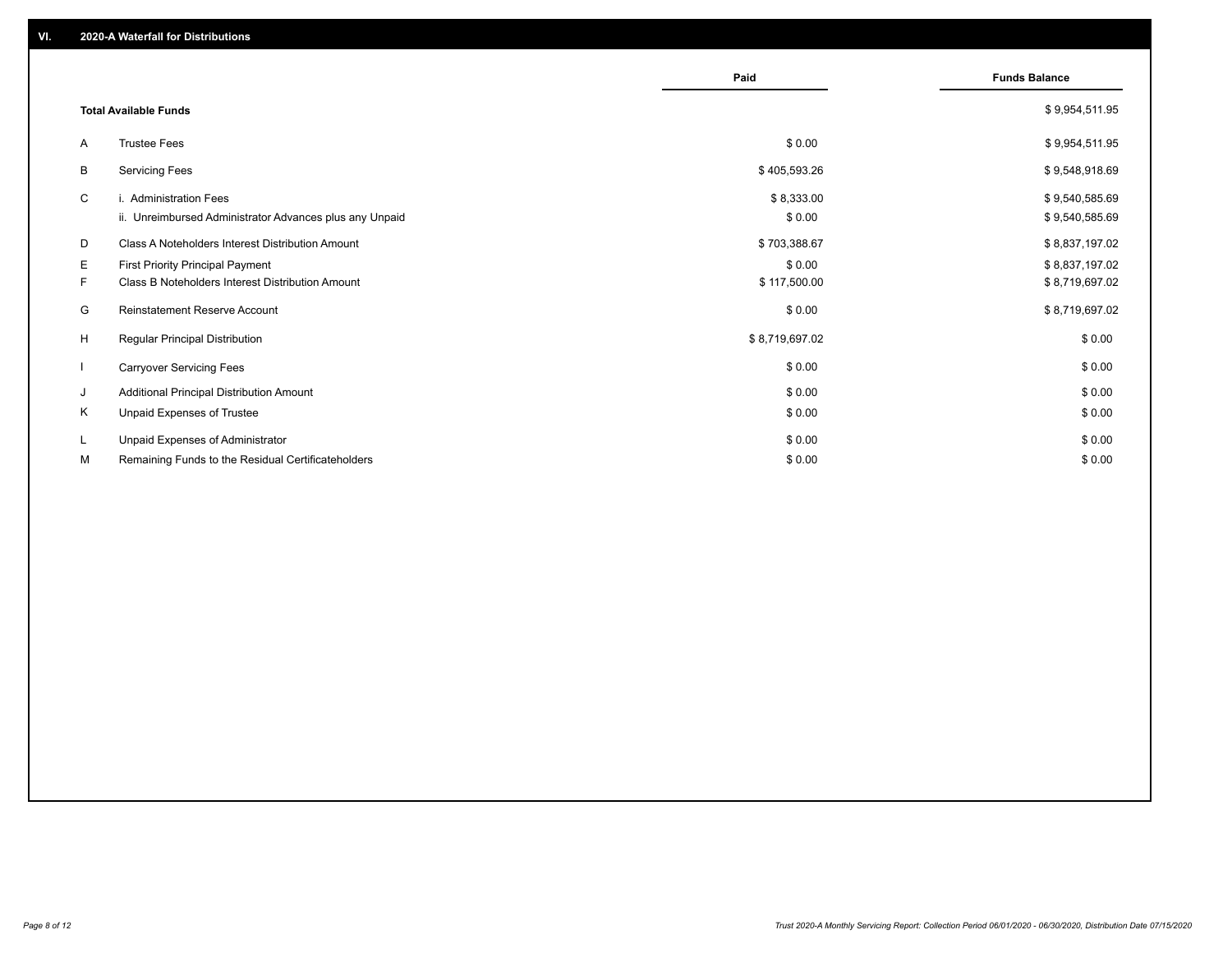| <b>Distribution Amounts</b>                                |                         |                         |                         |
|------------------------------------------------------------|-------------------------|-------------------------|-------------------------|
|                                                            | A1                      | A <sub>2</sub> A        | A <sub>2</sub> B        |
| Cusip/Isin                                                 | 78449UAA6               | 78449UAB4               | 78449UAC2               |
| <b>Beginning Balance</b>                                   | \$164,474,256.37        | \$320,000,000.00        | \$50,000,000.00         |
| Index                                                      | <b>LIBOR</b>            | <b>FIXED</b>            | <b>LIBOR</b>            |
| Spread/Fixed Rate                                          | 0.30%                   | 2.23%                   | 0.83%                   |
| Record Date (Days Prior to Distribution)                   | 1 NEW YORK BUSINESS DAY | 1 NEW YORK BUSINESS DAY | 1 NEW YORK BUSINESS DAY |
| <b>Accrual Period Begin</b>                                | 6/15/2020               | 6/15/2020               | 6/15/2020               |
| <b>Accrual Period End</b>                                  | 7/15/2020               | 7/15/2020               | 7/15/2020               |
| Daycount Fraction                                          | 0.08333333              | 0.08333333              | 0.08333333              |
| Interest Rate*                                             | 0.48475%                | 2.23000%                | 1.01475%                |
| <b>Accrued Interest Factor</b>                             | 0.000403958             | 0.001858333             | 0.000845625             |
| <b>Current Interest Due</b>                                | \$66,440.75             | \$594,666.67            | \$42,281.25             |
| Interest Shortfall from Prior Period Plus Accrued Interest | $\mathsf{\$}$ -         | $\mathcal{S}$ -         | $\mathsf{\$}$ -         |
| <b>Total Interest Due</b>                                  | \$66,440.75             | \$594,666.67            | \$42,281.25             |
| <b>Interest Paid</b>                                       | \$66,440.75             | \$594,666.67            | \$42,281.25             |
| Interest Shortfall                                         | $\mathsf{\$}$ -         | $$ -$                   | $\mathsf{\$}$ -         |
| <b>Principal Paid</b>                                      | \$8,719,697.02          | $$ -$                   | $\mathsf{\$}$ -         |
| <b>Ending Principal Balance</b>                            | \$155,754,559.35        | \$320,000,000.00        | \$50,000,000.00         |
| Paydown Factor                                             | 0.039815968             | 0.000000000             | 0.000000000             |
| <b>Ending Balance Factor</b>                               | 0.711208034             | 1.000000000             | 1.000000000             |

\* Pay rates for Current Distribution. For the interest rates applicable to the next distribution date, please see https://www.salliemae.com/about/investors/data/SMBabrate.txt.

**VII. 2020-A Distributions**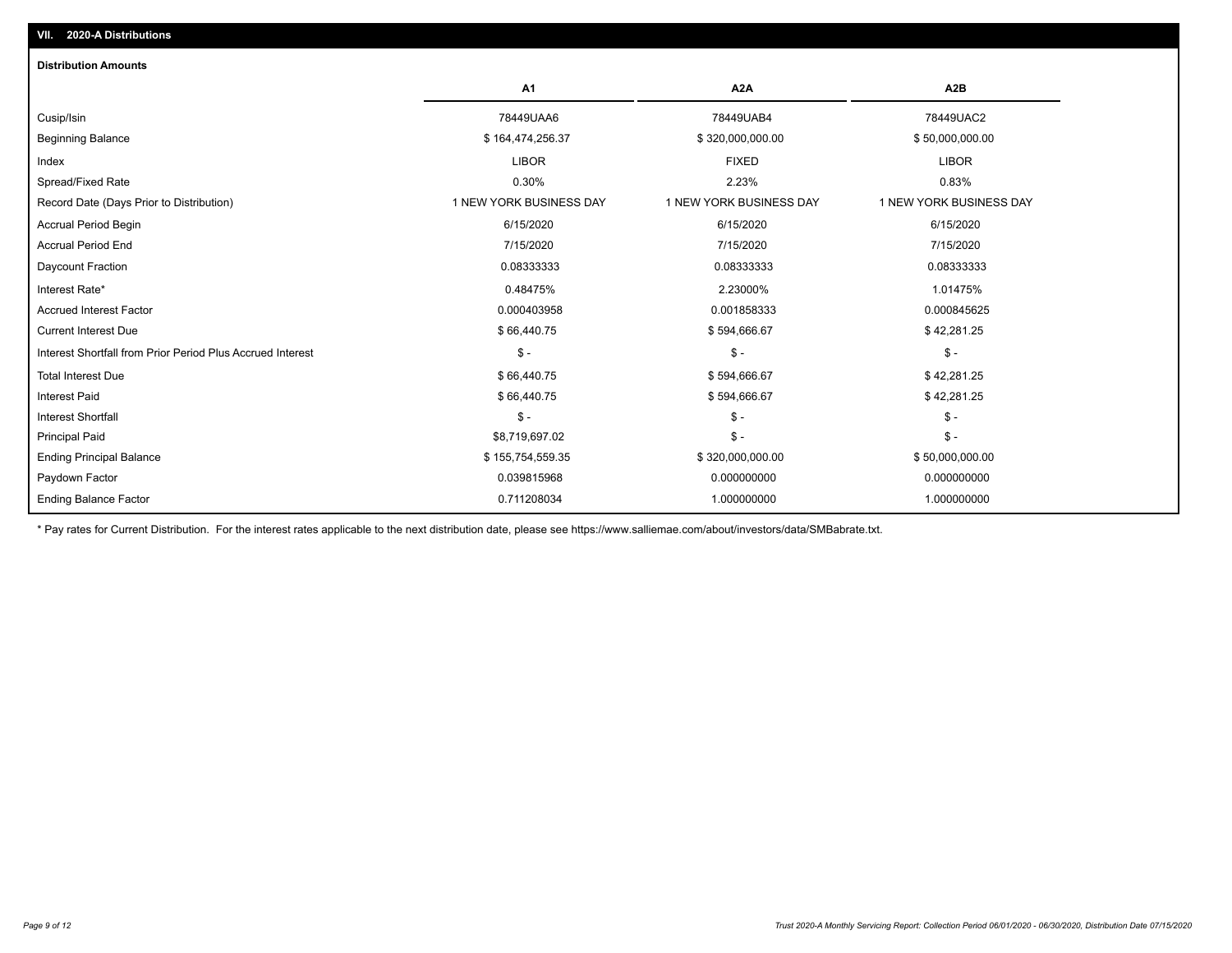| VII. 2020-A Distributions                                  |                         |
|------------------------------------------------------------|-------------------------|
| <b>Distribution Amounts</b>                                |                         |
|                                                            | В                       |
| Cusip/Isin                                                 | 78449UAD0               |
| <b>Beginning Balance</b>                                   | \$47,000,000.00         |
| Index                                                      | <b>FIXED</b>            |
| Spread/Fixed Rate                                          | 3.00%                   |
| Record Date (Days Prior to Distribution)                   | 1 NEW YORK BUSINESS DAY |
| Accrual Period Begin                                       | 6/15/2020               |
| <b>Accrual Period End</b>                                  | 7/15/2020               |
| Daycount Fraction                                          | 0.08333333              |
| Interest Rate*                                             | 3.00000%                |
| <b>Accrued Interest Factor</b>                             | 0.002500000             |
| <b>Current Interest Due</b>                                | \$117,500.00            |
| Interest Shortfall from Prior Period Plus Accrued Interest | $\mathcal{S}$ -         |
| <b>Total Interest Due</b>                                  | \$117,500.00            |
| <b>Interest Paid</b>                                       | \$117,500.00            |
| Interest Shortfall                                         | $\mathbb{S}$ -          |
| <b>Principal Paid</b>                                      | $$ -$                   |
| <b>Ending Principal Balance</b>                            | \$47,000,000.00         |
| Paydown Factor                                             | 0.000000000             |
| <b>Ending Balance Factor</b>                               | 1.000000000             |

\* Pay rates for Current Distribution. For the interest rates applicable to the next distribution date, please see https://www.salliemae.com/about/investors/data/SMBabrate.txt.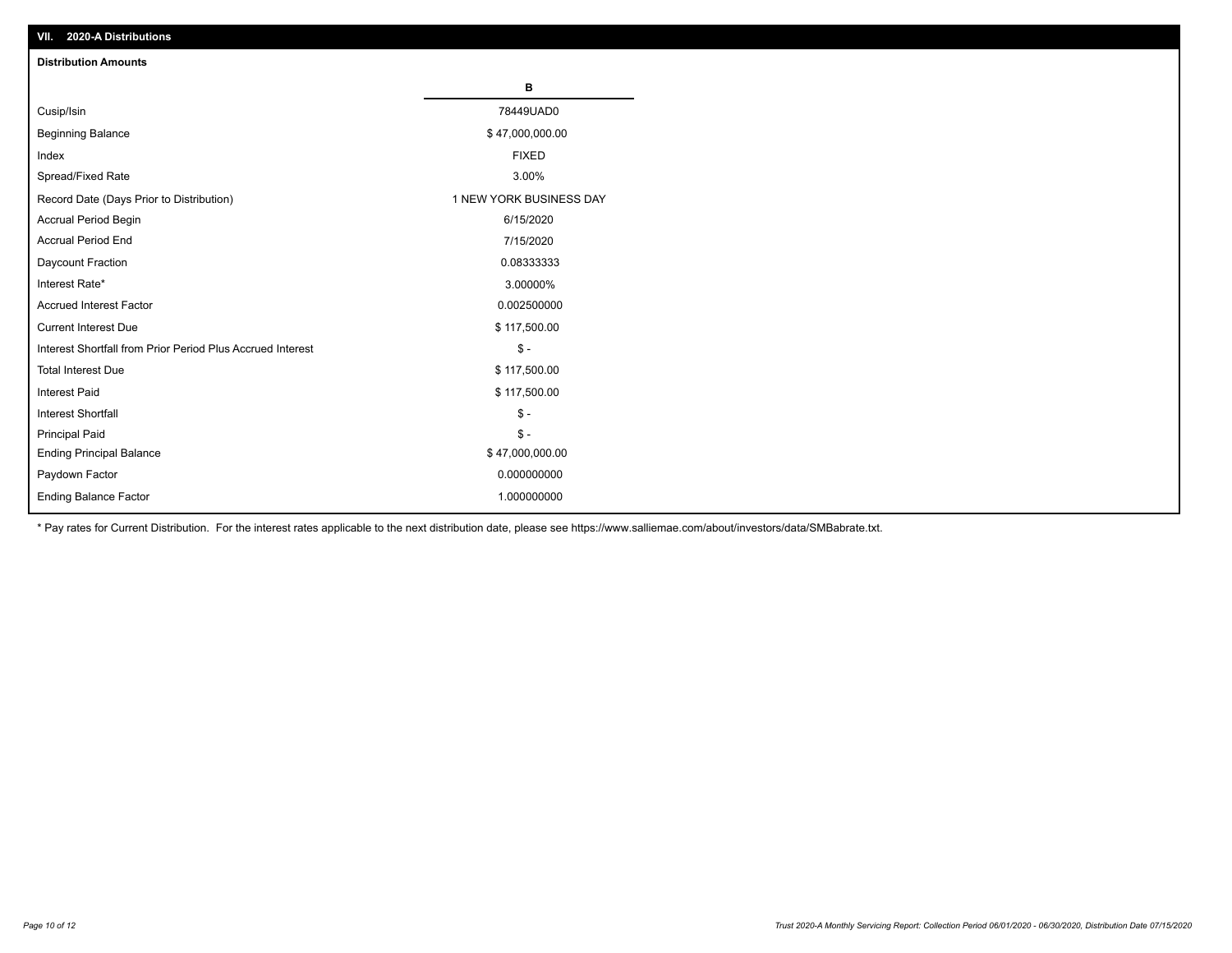## **Since Issued Total CPR**

$$
\text{total CPR} = 1 - \left(\frac{APB}{PPB}\right)^{\left(\frac{12}{MSC}\right)}
$$

APB = Actual period-end Pool Balance PPB = Projected period-end Pool Balance assuming no prepayments and no defaults Pool Balance = Sum(Principal Balance + Interest Accrued to Capitalize Balance) MSC = Months Since Cut-Off

#### **Since-Issued Total Constant Prepayment Rate (CPR)**

Since-Issued Total CPR measures prepayments, both voluntary and involuntary, for a trust student loan pool over the life of a transaction. For each trust distribution, the actual month-end pool balance is compared against a month-end pool balance originally projected at issuance assuming no prepayments and defaults. For purposes of Since- Issued Total CPR calculations, projected period end pool balance assumes in-school status loans have up to a six month grace period before moving to repayment, grace status loans remain in grace status until their status end date and then to move to full principal and interest repayment, loans subject to interim interest or fixed payments during their in-school and grace period continue paying interim interest or fixed payments until full principal and interest repayment begins, all other trust loans are in full principal and interest repayment status, and that no trust loan in full principal and interest repayment moves from full principal and interest repayment status to any other status.

## **Weighted Average Coupon**

*WAC1 = APB* ((*CIR*)\*(*APB*))

*WAC2 = APB*  $\frac{((APCL)^{*}(APB))}{APB}$  wac<sub>3</sub> =  $\frac{((ACTL)^{*}(A)P}{APB}$ 



APB = Actual period-end Pool Balance

CIR = Average of the Contractual Interest Rate (1)

APCL = Average of the Applicable Interest Rate (2)

ACTL = Average of the Actual Interest Rate (3)

### **Weighted Average Coupon (WAC)**

(1) Contractual Interest Rate represents the interest rate indicated in the Promissory Note

(2) Appliclable Interest Rate represents the interest rate after rate reductions, if applicable, are applied

(3) Actual Interest Rate represents the interest rate when borrower incentive programs and rate reductions, if applicable, are applied